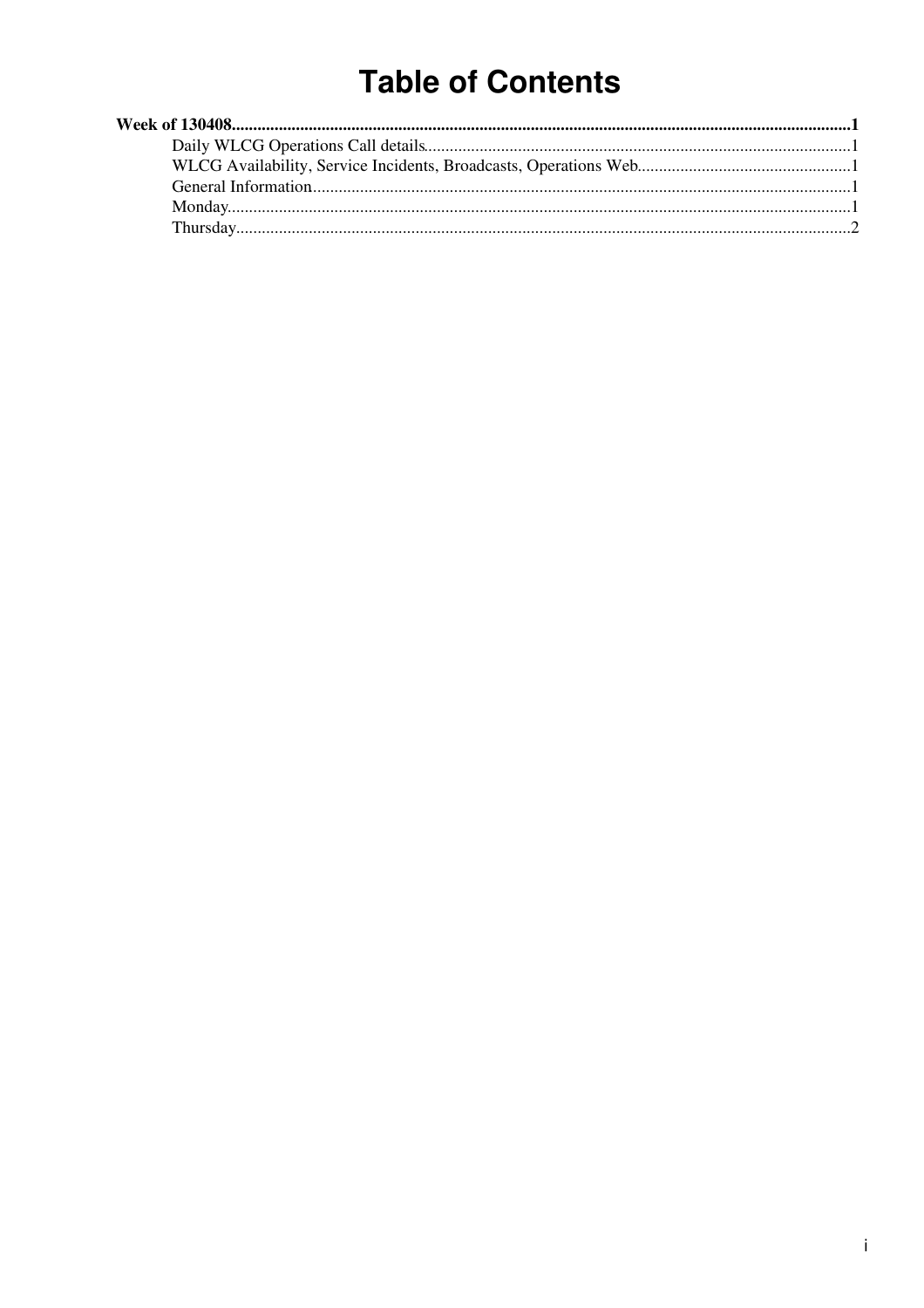# <span id="page-1-0"></span>**Week of 130408**

# <span id="page-1-1"></span>**Daily WLCG Operations Call details**

To join the call, at 15.00 CE(S)T Monday to Friday inclusive (in CERN 513 R-068) do one of the following:

- 1. Dial +41227676000 (Main) and enter access code 0119168, or
- 2. To have the system call you, click [here](https://audioconf.cern.ch/call/0119168) $\Phi$

The scod rota for the next few weeks is at [ScodRota](https://twiki.cern.ch/twiki/bin/view/LCG/ScodRota)

## <span id="page-1-2"></span>**WLCG Availability, Service Incidents, Broadcasts, Operations Web**

| <b>VO Summaries of Site Usability</b> |  |  |  | <b>SIRs</b>                                             | <b>Broadcasts</b>                         | <b>Operations Web</b> |
|---------------------------------------|--|--|--|---------------------------------------------------------|-------------------------------------------|-----------------------|
|                                       |  |  |  | ALICE ATLAS CMS LHCb <sup>R</sup> WLCG Service Incident | Broadcast archive <b>™</b> Operations Web |                       |
|                                       |  |  |  | Reports                                                 |                                           |                       |

### <span id="page-1-3"></span>**General Information**

|                       | <b>General Information</b> | <b>GGUS Information LHC Machine</b> | <b>Information</b>                        |                                |
|-----------------------|----------------------------|-------------------------------------|-------------------------------------------|--------------------------------|
| <b>CERN IT status</b> | <b>WLCG</b> Baseline       |                                     | WLCG Blogs $\blacksquare$ GgusInformation | Sharepoint site $\mathbb{F}$ - |
| board $\blacksquare$  | Versions                   |                                     |                                           | LHC Page $1\sigma$             |

## <span id="page-1-4"></span>**Monday**

Attendance:

- local: Alessandro, Belinda, Jarka, Maarten, Maria D, Simone
- remote: David, Joel, Kyle, Lisa, Michael, Onno, Pepe, Rolf, Salvatore, Thomas, Tiju, Wei-Jen, Xavier

Experiments round table:

- ATLAS [reports](https://twiki.cern.ch/twiki/bin/view/Atlas/ADCOperationsDailyReports2013) [\(raw view\)](https://twiki.cern.ch/twiki/bin/view/Atlas/ADCOperationsDailyReports2013?raw=on) •
	- $\blacklozenge$  T<sub>0</sub>
- ◊ [GGUS:92166](https://ggus.eu/ws/ticket_info.php?ticket=92166) @ (transfers to CERN failing with "Error with credential") still open and creating troubles. The issue has been open at the beginning of march, has been intermittent, never really understood AFAIK. CMS did observe the same issue at some point. ATLAS updated the ticket today with the most recent failures. Please investigate.
	- Maarten: the expert was overloaded with other urgent matters and then away ⋅ on holidays; will follow up offline
	- Simone: the matter has not been critical because the transfers usually make it ⋅ OK later, but the monitoring very often has a lot of red, which makes other issues difficult to spot
- T1s ♦
- $\Diamond$  Issue with file staging at CNAF. GGUS:93165 $\degree$  has been submitted.
- CMS [reports](https://twiki.cern.ch/twiki/bin/view/CMS/FacOps_WLCGdailyreports) ([raw view\)](https://twiki.cern.ch/twiki/bin/view/CMS/FacOps_WLCGdailyreports?raw=on) -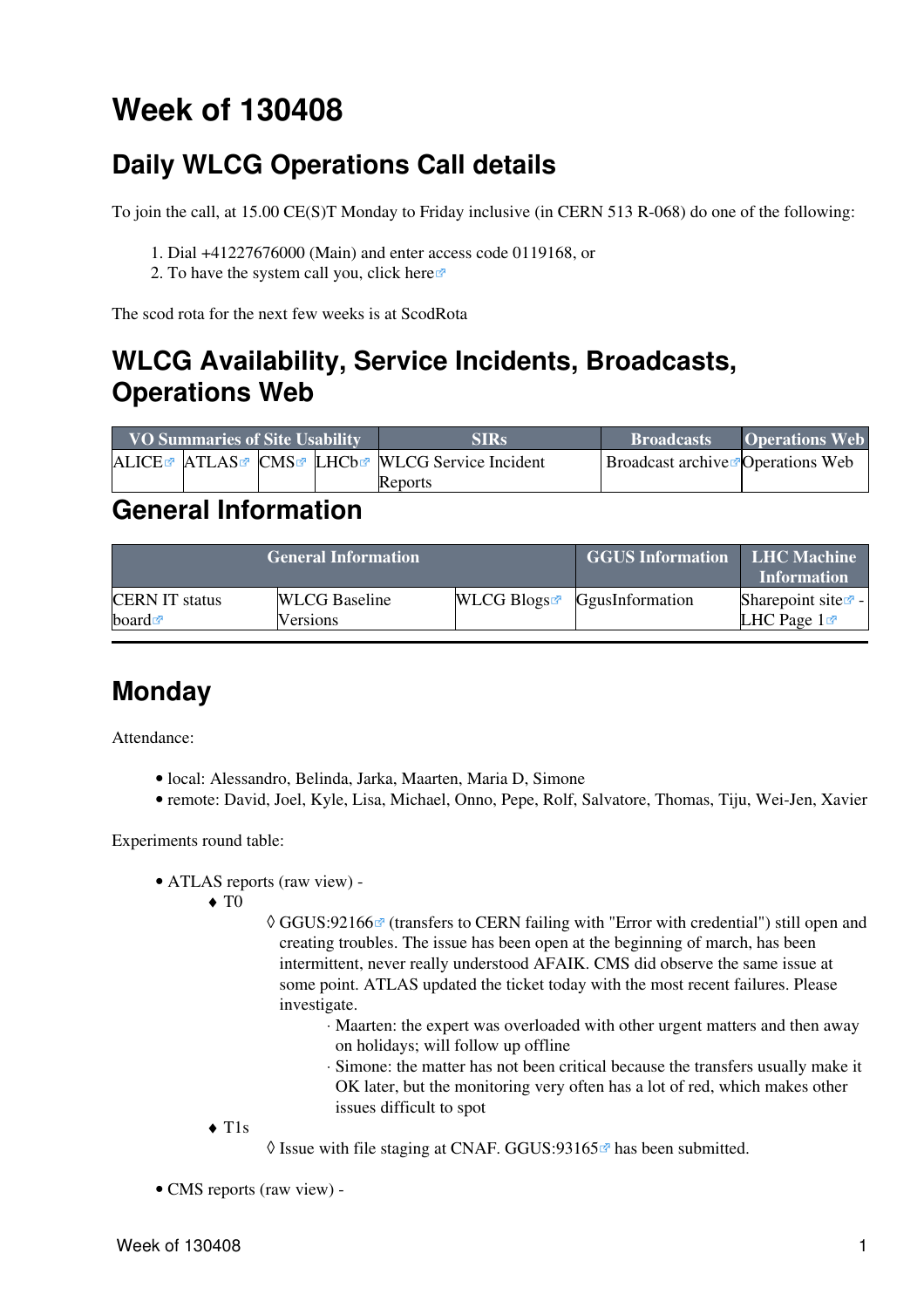- LHC / CMS ♦
	- ◊ Rereconstruction of 2012 data in the tails, load at the T1 sites small
- CERN / central services and T0 ♦
	- $\Diamond$  We are beginning to treat CERN more as a T1 in terms of transfers, processing
- ◆ Tier-1:
	- [IN2P3](https://twiki.cern.ch/twiki/bin/view/LCG/IN2P3) Hammercloud and SAM test failures over weekend seems solved but (as of ◊ last night) GGUS tickets still open
		- · [GGUS:93161](https://ggus.eu/ws/ticket_info.php?ticket=93161)<sup>™</sup>
		- ⋅ [GGUS:93163](https://ggus.eu/ws/ticket_info.php?ticket=93163)
- $\blacklozenge$  Tier-2:

◊ ntr

- ALICE •
	- ♦ NTR
- LHCb [reports](https://twiki.cern.ch/twiki/bin/view/LHCb/ProductionOperationsWLCGdailyReports) [\(raw view\)](https://twiki.cern.ch/twiki/bin/view/LHCb/ProductionOperationsWLCGdailyReports?raw=on) •
	- ♦ Mainly user jobs with some MC ongoing.
	- ◆ T<sub>0</sub>:
		- ◊ SLS sensor for LHCb LFC flickering every 5 minutes.
	- $\triangleleft$  T1:

Sites / Services round table:

- ASGC ntr
- BNL ntr
- $\bullet$  CNAF
	- the issue reported by ATLAS appears to be due to the [StoRM](https://twiki.cern.ch/twiki/bin/view/LCG/StoRM) configuration, the ticket should ♦ soon be updated
- FNAL ntr
- $\bullet$  [IN2P3](https://twiki.cern.ch/twiki/bin/view/LCG/IN2P3)  ntr
- $\bullet$  KIT
- $\bullet$  the issues with ATLAS storage reported last week are not yet resolved and the cause is still unknown; a downtime may be needed for updating GPFS
- NDGF ntr
- $\bullet$  NLT1 ntr
- OSG ntr
- PIC ntr
- [RAL](https://twiki.cern.ch/twiki/bin/view/LCG/RAL)
- at-risk downtime tomorrow morning for network maintenance, 2 short breaks expected, FTS ♦ will be drained beforehand
- dashboards ntr
- GGUS/SNOW ntr
- storage
	- ♦ the CASTOR file update feature has been disabled today as announced

AOB:

# <span id="page-2-0"></span>**Thursday**

Attendance:

- local: Alex, Jarka, Joel, Luca M, Maarten, Simone
- remote: Gareth, Jeff, Kyle, Lisa, Lucia, Michael, Rolf, Stefano, Thomas, Wei-Jen, Xavier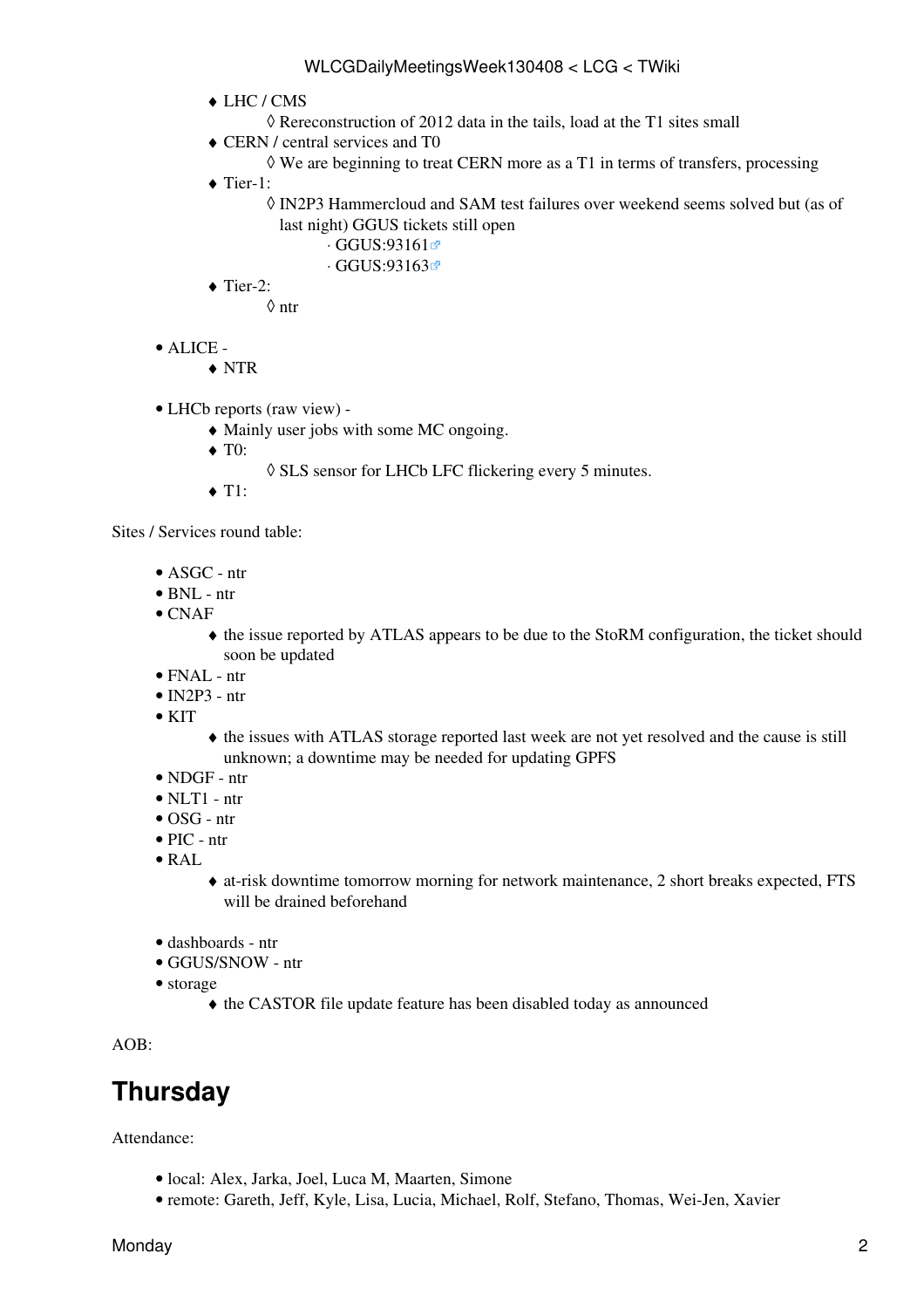Experiments round table:

- ATLAS [reports](https://twiki.cern.ch/twiki/bin/view/Atlas/ADCOperationsDailyReports2013) [\(raw view\)](https://twiki.cern.ch/twiki/bin/view/Atlas/ADCOperationsDailyReports2013?raw=on) •
	- ♦ NTR
- CMS [reports](https://twiki.cern.ch/twiki/bin/view/CMS/FacOps_WLCGdailyreports) ([raw view\)](https://twiki.cern.ch/twiki/bin/view/CMS/FacOps_WLCGdailyreports?raw=on) •
	- LHC / CMS ♦
		- Rereconstruction of 2012 data in the tails, load at the T1 sites small. User's analysis ◊ goes on at constant pace.
	- CERN / central services and T0 ♦
		- $\Diamond$  We are beginning to treat CERN more as a T1 in terms of transfers, processing
	- ◆ Tier-1:
		- ◊ ntr
	- $\blacklozenge$  Tier-2:
		- ◊ ntr
- ALICE •
	- ♦ NTR

LHCb [reports](https://twiki.cern.ch/twiki/bin/view/LHCb/ProductionOperationsWLCGdailyReports) [\(raw view\)](https://twiki.cern.ch/twiki/bin/view/LHCb/ProductionOperationsWLCGdailyReports?raw=on) - •

- ♦ Mainly user jobs with some MC ongoing.
- $\blacklozenge$  T0:
- $\Diamond$  SLS sensor for LHCb LFC flickering every 5 minutes. [\(RQF:0190901](https://cern.service-now.com/service-portal?id=ticket&n=RQF0190901) $\degree$ )
- $\triangle$  T1:

Sites / Services round table:

- ASGC
	- ♦ network uplink interrupted Tue afternoon, fixed Tue night
- BNL ntr
- CNAF ntr
- FNAL ntr
- $\bullet$  [IN2P3](https://twiki.cern.ch/twiki/bin/view/LCG/IN2P3)
	- local ALICE contact reported [MonALISA](https://twiki.cern.ch/twiki/bin/edit/LCG/MonALISA?topicparent=LCG.WLCGDailyMeetingsWeek130408;nowysiwyg=1) tests being in error ♦
		- ◊ Maarten: the job numbers are known to be underreported, that will be debugged after the meeting: the issue with job numbers remains to be fixed, while *test* results ◊ look OK
- KIT ntr
- NDGF ntr
- $\bullet$  NLT1 ntr
- OSG ntr
- [RAL](https://twiki.cern.ch/twiki/bin/view/LCG/RAL)
	- ♦ yesterday's planned intervention affecting FTS went OK
- dashboards ntr
- grid services
	- upgrade of WMS+LB servers to EMI3 next Tuesday. ♦
		- <https://itssb.web.cern.ch/planned-intervention/upgrade-wms-servers-emi-3/16-04-2013> ◊ includes extra Condor-G upgrade to support ARC-CE 1.x *and* 2.x (for CMS)
- storage
	- ♦ Apr 18 10:00 proposed for EOS-ALICE upgrade with ~30 min downtime

AOB: